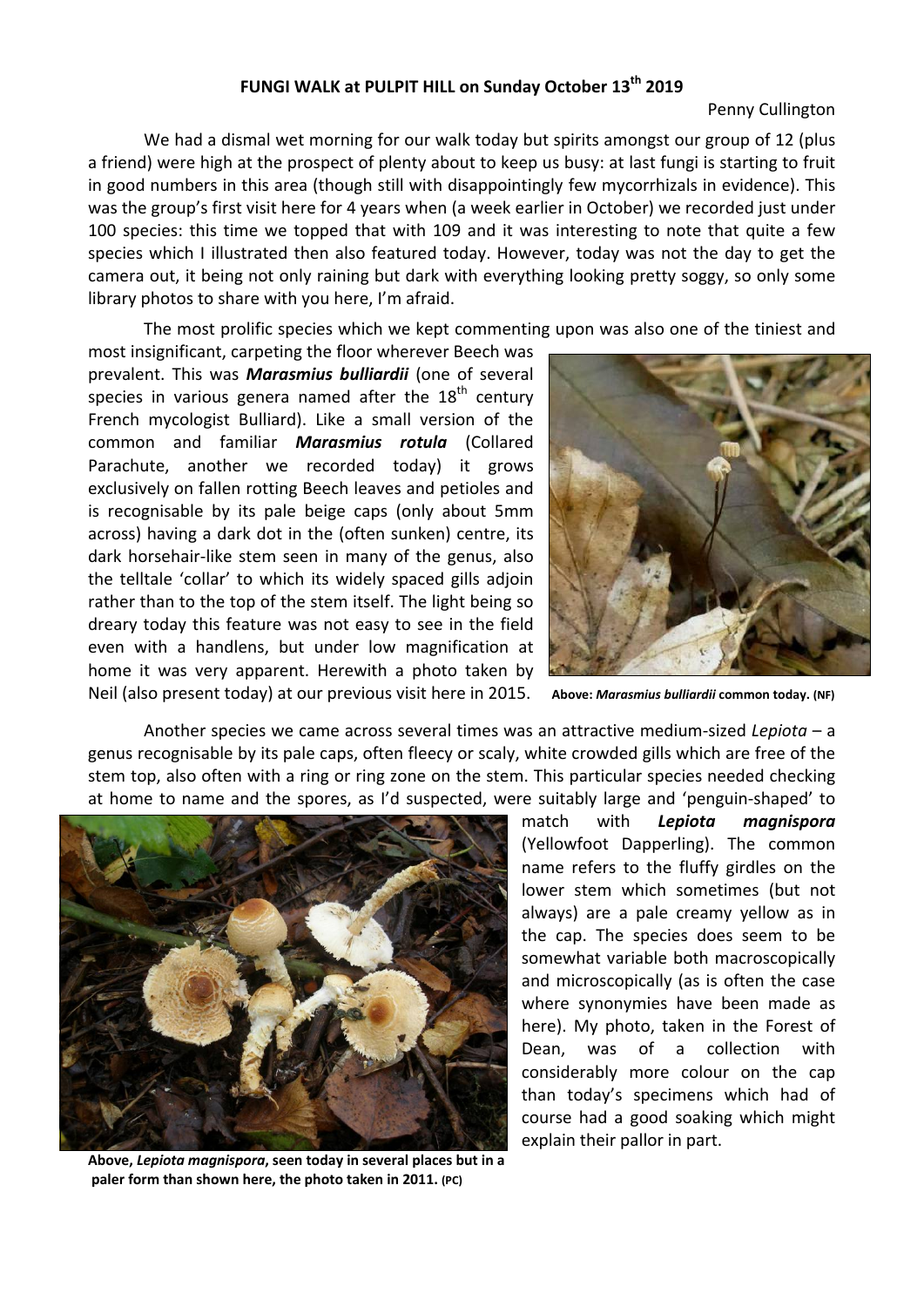Another much smaller species of *Lepiota* was also found: this was *Lepiota castanea* (Chestnut Dapperling), similar in size to the common *Lepiota cristata* (Stinking Dapperling, another we also saw) but lacking its distinctive smell and with a darker more coloured cap.



**For comparison, above left:** *Lepiota castanea* **(nr Beaconsfield 2012), and right:** *Lepiota cristata* **(Penn Wood 2006) (PC).** 

We took a route which covered an area of conifer, offering the opportunity to find some different species with a preference for that habitat. This added several more to our sizeable list of 15 *Mycena* species (Bonnets), many of which needed checking at home, plus others such as



*Tricholomopsis rutilans* (Plums and Custard), *Suillus grevillei* (Larch Bolete – yes, a mycorrhizal species at last!) and the unmistakable bright peachy orange plasmodium of the Myxomycete (slime mould) *Tubifera ferruginosa*. In the vast majority of slime moulds the plasmodium (their early slimy stage) is white, in a few it is yellow, but they cannot be identified until past this stage, i.e. mature and dried off, so this particular species is one worth looking out for because it can be recognised purely from its strikingly colourful plasmodium and occurrence on damp fallen conifer. Once mature it is far less interesting to look at!

 **Above, the plasmodium of the Slime mould**  *Tubifera ferruginosa***. (Culbin Sands, Banffshire 2005 PC)** 

We came across a very broken specimen of an unusual species of club – one recognised as an indicator species of ancient Beech woodland. This was *Clavariadelphus pistillaris* (Giant Club) though the genus name completely eluded me till I looked it up at home. Checking on our database, we have just 4 other county sites for this species and have recorded it once here before in 1993!

## **Right***: Clavariadelphus pistillaris***, this photo taken in Kings Wood Tylers Green in 2010 though today's rather smashed specimen was hard to recognise. (PC)**

At the top of the wood near the old fort we caught up with Paul sitting on a large Beech